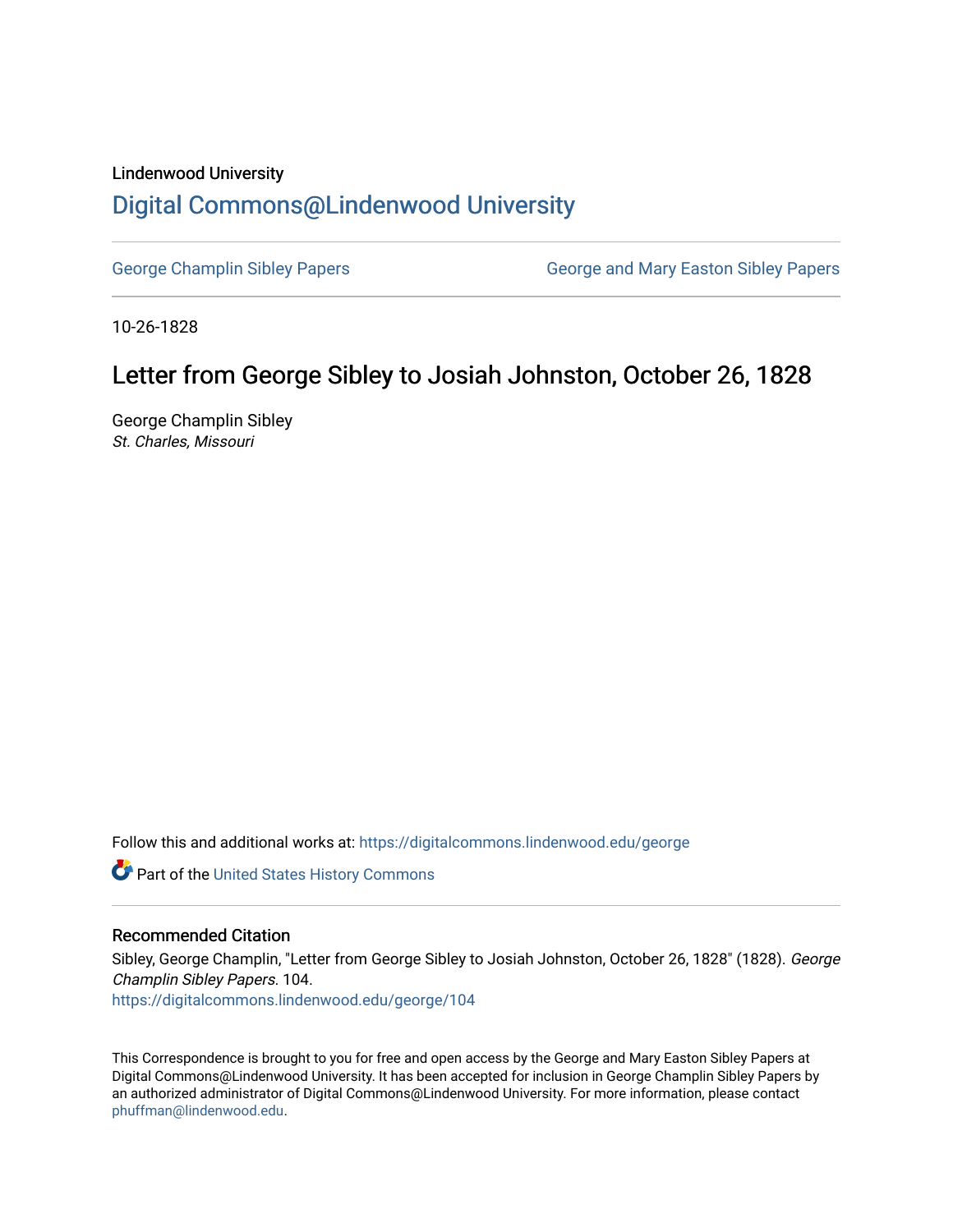My dear Sir,

 As the time draws nigh, when your home will be at Washington for a Season at least, where I am Sure of your address, I take the opportunity of an interval of quiet, whilst my family is out at a dinner Party, to have a little chat with you – The Several Letters you favd. me with just before you left Washington last Spring, were duly +thankfully received. I am Still your Debtor in my poor thanks, for your kind aid in arranging with the Treasury Dept. about my Debt +. Mr. Bates encourages me to hope that a first Settlement of that troublesome affair may be easily effected, agreeably to my Wishes, and I expect it to be entirely discharged in March next.

 With this fair prospect, I begin to feel, as I Suppose a prisoner must feel, whose irons are about to off, + his prison door thrown open: and like the Said prisoner, I am firm in the resolve, never again to put my Liberty in jeopardy in the Same way at least – Once more free, I shall tho' poor, indulge freely the hope of prospering in the common affairs of life, provided I have health, and can obtain employment – Many of my friends here would persuade me, that I ought to visit the Seat of Govt. this Winter, for the purpose of offering my Services in person +., and no one is more urgent than my friend Bates, who seems to be thoroughly convinced, from Something Mr. Clay Said to him, that I may expect Some employment in the Public Service; but thinks I had better go forward in person – Now altho' I am absolutely bound in duty to my family, + very Strongly urged by my circumstances, to put forward my claims, Such as they are, for Some employment in which I can benefit the Public Service, and earn a decent Support; I feel an almost invincible repugnance to use Such efforts as appear to be necessary, to effect that end. The truth is, I know myself to be utterly unqualified to push my way as a Suitor at Washington, amidst the crowds of hungry and obtrusive office hunters that are every Winter besetting the Public Offices – and was it not for the Circumstance that my habits, thoughts, experience +. clearly indicate, that I am better fitted for a Public functionary, than for private life; I Should most assuredly Set myself down quietly + contentedly at home – For me however, to abandon those pursuits that I have devoted myself to for So many years of my life, and which may be Said to be a material part of my education, would be the Same as if a tradesman Should give up his trade, and rely for Support, upon Some untried + fanciful Scheme – In Short, I Should decide at once to make the trip to Washington in December, if I did not dread the expense that must attend it, which I can but illy afford at present – Other considerations however besides the object just named, may oblige me to make the journey – I have a claim upon the Govt. for \$1500 for extra advances made on account of the Road to New Mexico; which ought to have been refunded me last winter; but which may even be Still another year neglected, unless I attend to it in person – It also Strikes me, that, altho' Mr. Bates is very Sanguine in his opinion, that he will easily arrange the affair at the Treasury, it may turn out to be more difficult than he imagines, + that assistance on the Spot may prove very useful. And Still another object would Seem to demand my personal attention, to wit, my Ft. Osage Claim, which is Still Suspended + unsettled at Mr. Graham's Office – It may be that all these considerations, ought to make me conclude at once, to go to Washington – I Shall turn the Subject over + over in my mind, and consider it fairly (?) in all its aspects; and if it Shall then appear proper, the trip Shall be made, even tho' I Shd. Suffer for it  $-$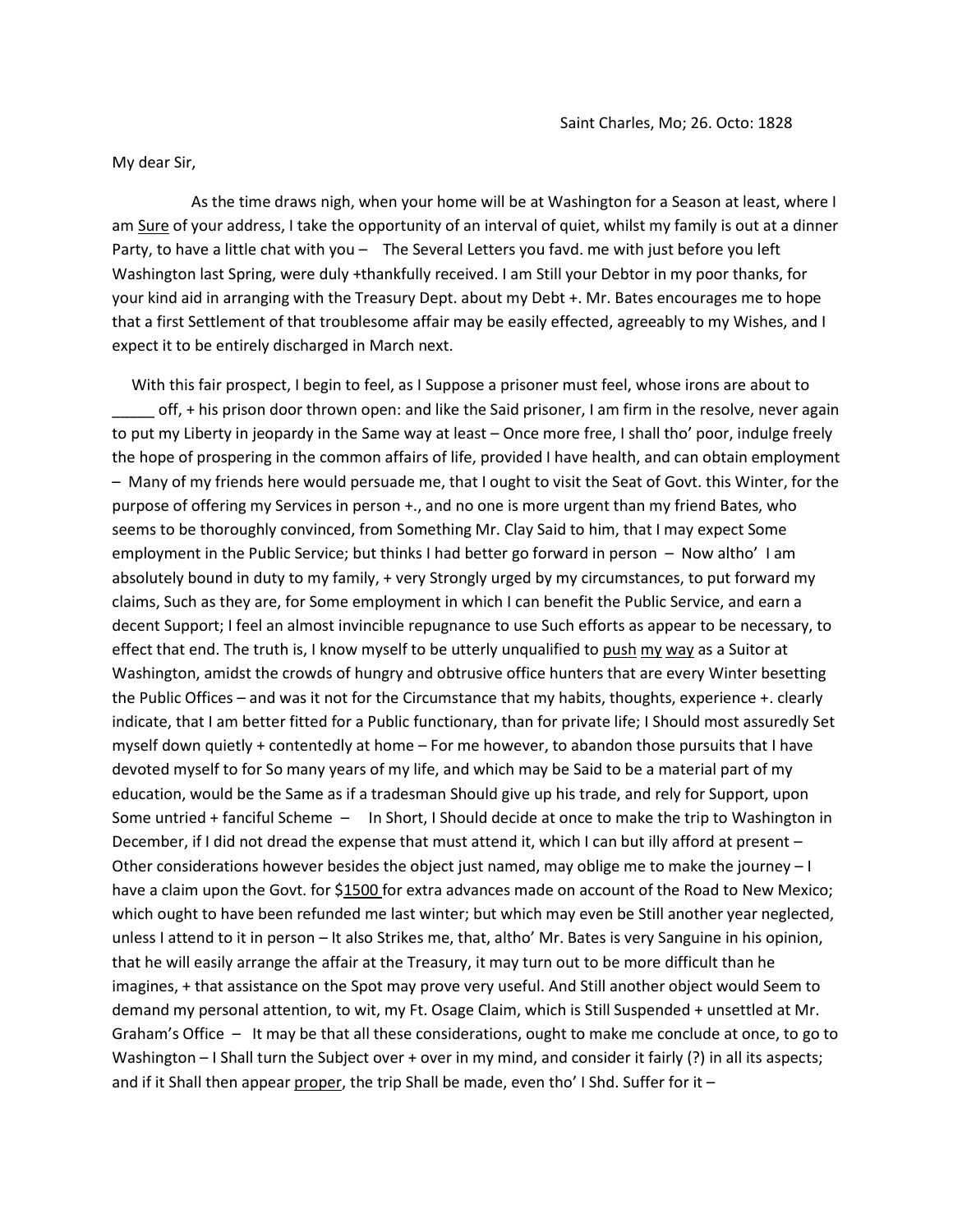In addition to Margaret, Ann +Henry Sibley, we now have with us here, Mrs. McDonald, Mrs. +Mr. Lee, who arrived here yesterday from Alexandria, which place they left on the \_\_ Last. - They proceed in about a week, to their new Station up the Missouri, which is about 300miles from this place by Land- I Shall go with them as far as Ft. Osage, where I Still have a Stock of Asses, Horses +Cattle to attend to, - for the Sake of Speed, convenience + economy, we mean to make the journey in the Mail Coach, which runs as far as Liberty, about 40 Miles from the Garrison - Your Suggestions in relation to Master John Sibley, I have considered. But as I have not been able yet to provide a Suitable Situation for him at St. Louis or elsewhere, + being of opinion, that he must certainly derive advantage from a longer Stay at the School in Ohio; I have considered it best at any rate, to let him remain there 'till Spring; when, Shd. I determine to go abroad this Winter, I may See him on my return home. And in that event, I Shall previously have Seen + conversed with you + Ann Eliza concerning him –

We are all in prime health here, and I promise you, we enjoy as much merriment, + can Show as many happy phizzes,  $(?)$  as are to be found any where  $-$ 

I am directed by the whole bevy, Seven in all, to greet you, + yours affectionately for them - I have more than once had occasion, to envy you two, the large Share you possess, of the honest undisguised, affection + respect of all in my present inmates, so frequently are you the theme of their conversation, + grateful remembrance. – - The last we heard of Henry, he was Still fretting at Ft. Pike. His family was at Cant. (?) when Mr. Lee left there; extremely dissatisfied. –

This hard tour of duty in the commencement of his Military life; will entitle Henry to Some future favour I Suppose, + probably turn out for his advantage – Father was well + active, tho' his whole family have been much Sick during the last Summer –

It will no doubt be pretty nearly ascertained, by the knowing (?) over, before this reaches you, who is to be the next President - The friends of Mr. Adams in their quarter, generally expect that he will be reelected, by a Small majority – We Shall be unable to give him a Single Vote in Missouri or Illinois, I fear – Both candidates are unpopular; Mr. Adams rather the Most So. in fact we have had up.hill work here, altogether, in effecting what has been done - If we could have three months longer, I am confident, the Majority would be for Mr. A – It will not probably be very great against him; tho' it is certain that he owes all he has here, to the influence of Mr. Clay's Name – Ask in any part of the State What chance Gen. Jackson would have if Mr. Clay was the opposing Candidate?+ the instant reply is "No chance at all"–

Missouri loses much by the Silly exchange of Mr. Bates for Mr. Pettis (?) - The latter is no more to be compared with the former, in any respect, than a Wax taper to the blessed Sun; tho' he is a decent young Man, and I do not doubt will disappoint Col. Benton in his expectation of using him for a Tool – Benton chuckles mightily over this victory, which he modestly ascribes entirely to his influence. Nothing can be more false however than this; for the fact is, the Colonel has no personal popularity in Missouri, tho' he certainly does possess a good deal of adroitness at Management, and knows how to use the influence of his Official Station to the best advantage –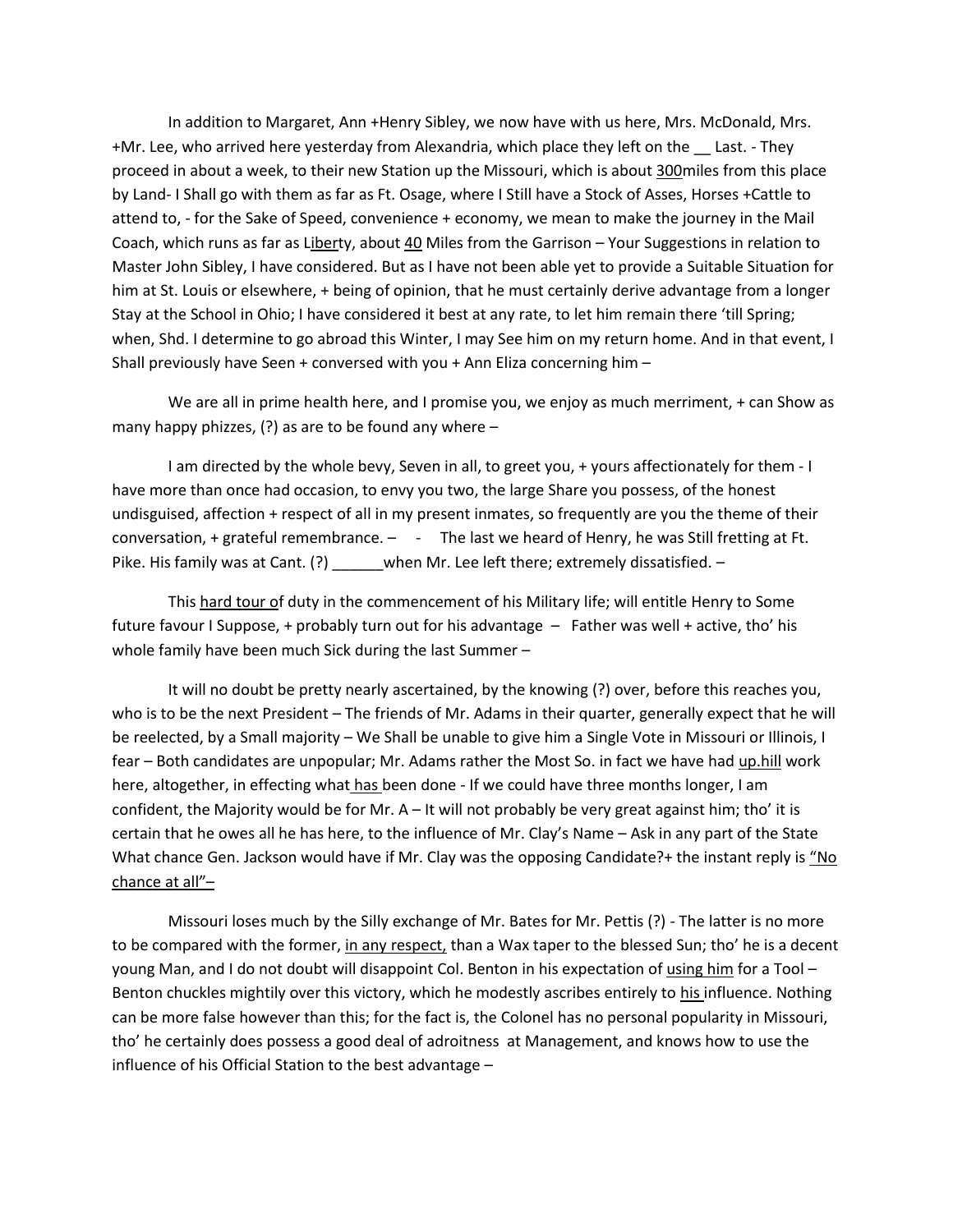Mr. Bates lost his election, first, because he is a friend of the Administration, Second, because he is opposed to the graduation Land Bill. Third his friends never dreaming that there could be any danger from Such opponents as he had, made little or no effort, a great many neglected to vote at all; while on the Jackson Side every vote at least was counted once. Fourth, Many false Stories were Secretly circulated agt. Mr. Bates, too late to be contradicted. And Fifth +not least. The whole weight +influence of the Indian Dept. at St. Louis, was exerted with unusual zeal against Mr. Bates, an account of his known Hostility to that overgrown next of extravagance + corruption, and an account of his deadly hostility to the administration – Thus Mr. Bates lost his election, tho' confessedly the most Popular Man in Missouri, + deservedly so too –

I have been frequently greatly tempted, to drop a hint or two to Mr. Clay, concerning the Indian Dept. at St. Louis; which is emphatically a Scandal to the Govt. + the Country, and is So deemed I venture to Say, by all the candid + intelligent who know any thing about its concerns – Perhaps there is nothing that operates more to the prejudice of the Administration in this State + in Illinois, than the Indian Office at St. Louis – Its utter uselessness is Seen at a glance by all, and its exorbitant extravagance, is the Subject of universal remark; and what aggravates the thing the more, its head, and all the innumerable understrappers, (?) clerks, +. \_. \_. are to a Man inimical to Mr. Adams +Mr. Clay, and really appear to Strive to render the establishment as obnoxious as they can to the People, in order to aid the cause of Jackson.

Mr. Clay's friends here, blame him much, for his neglect of this crying evil – If I had the honour of his acquaintance, I certainly Should long ago have used the freedom to have written him of these things. I did urge Geyer (?) + Some others to write him, + perhaps they may have done it - With old Gen. Clark, I am on good terms enough, + would be one of the last Men in the world to Say ought against his character as a Man + a Gentleman. But the old Man, always extremely weak, has passed into his dotage, and is absolutely incompetent to discharge the duties of any Public Office for the Public benefit – His present office, is as I have Said, utterly useless, worse than useless - If I Shd. be at Washington this winter; the Committee on element, may be able probably to discover another item or two for their reprehension - I am amazed that they Shd. have overlooked So conspicuous an object, as the Office at St. Louis – at least I Should have been if I did not well understand, that their censures were not deemed applicable to their own Party – If a Strict Scrutiny could be had of the Ind. Dept. . I am persuaded it would be found, that with the exception of Some of the remote Agencies. The Whole expense is just so much lost +thrown away – that the Public Service is very little benefitted by it. and that as regards the Poor Indians, it is the greatest curse that could light on them  $-1$  cannot be mistaken when I Say, that the whole establishment ought to be uprooted, and entirely new modeled – The first Step is to divert the Subject, of the air of Mystery and Superstition that has for so long a time been artfully thrown over it. Remove this false veil, + all is plain and Simple, + I believe firmly, that when this is effected, Our Govt. will never have any more trouble with the affair of our Indians – A very Simple, + a very useless, as well as expensive, Ind. Agt. Said to me the other day, He was Sorry to hear me express the wish that all the Indians were either civilized or destroyed by an Act of God, for Said he what Should all we of the Ind. Dept. do if there were no Indians, or if they all lived quietly +happily? -

Remember me kindly + affectionately